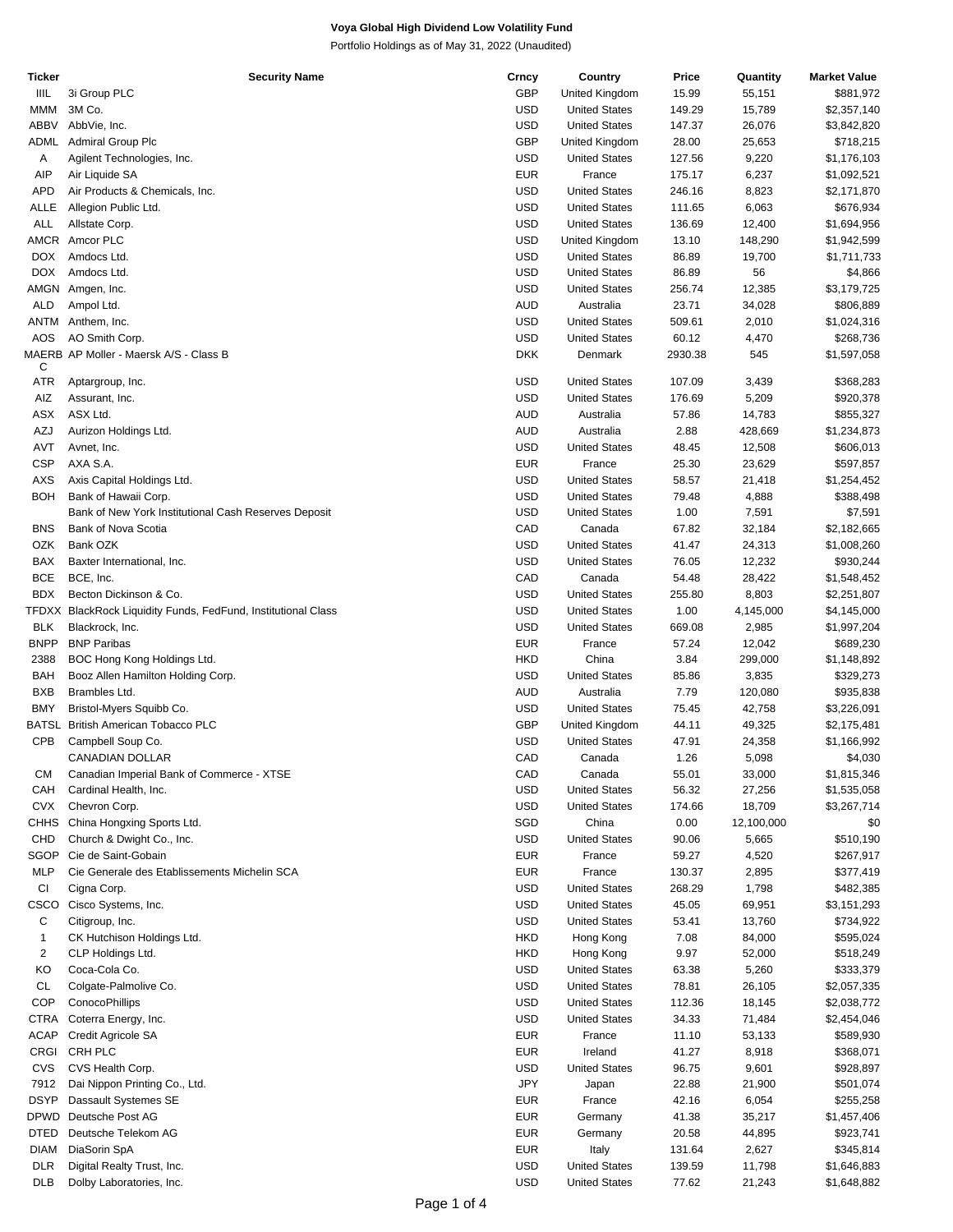Portfolio Holdings as of May 31, 2022 (Unaudited)

| Ticker      | <b>Security Name</b>                    | Crncy      | Country                  | Price  | Quantity | <b>Market Value</b> |
|-------------|-----------------------------------------|------------|--------------------------|--------|----------|---------------------|
| DG          | Dollar General Corp.                    | <b>USD</b> | <b>United States</b>     | 220.34 | 8,603    | \$1,895,585         |
| <b>DPZ</b>  | Domino's Pizza, Inc.                    | <b>USD</b> | <b>United States</b>     | 363.17 | 2,967    | \$1,077,525         |
| DTM         | DT Midstream, Inc.                      | <b>USD</b> | <b>United States</b>     | 58.10  | 28,848   | \$1,676,069         |
| <b>DTE</b>  | DTE Energy Co.                          | <b>USD</b> | <b>United States</b>     | 132.71 | 8,167    | \$1,083,843         |
| <b>DUK</b>  | Duke Energy Corp.                       | <b>USD</b> | <b>United States</b>     | 112.52 | 22,450   | \$2,526,074         |
| DRE         | Duke Realty Corp.                       | <b>USD</b> | <b>United States</b>     | 52.83  | 10,478   | \$553,553           |
| EA          | Electronic Arts, Inc.                   | <b>USD</b> | <b>United States</b>     | 138.65 | 11,689   | \$1,620,680         |
|             |                                         |            |                          |        |          |                     |
| <b>EMR</b>  | Emerson Electric Co.                    | <b>USD</b> | <b>United States</b>     | 88.66  | 16,687   | \$1,479,469         |
| ENB         | Enbridge, Inc.                          | CAD        | Canada                   | 46.20  | 38,974   | \$1,800,412         |
| 5020        | ENEOS Holdings, Inc.                    | <b>JPY</b> | Japan                    | 4.03   | 394,900  | \$1,589,783         |
| ENIM        | ENI S.p.A.                              | <b>EUR</b> | Italy                    | 15.15  | 35,674   | \$540,305           |
| ETR         | Entergy Corp.                           | <b>USD</b> | <b>United States</b>     | 120.32 | 14,059   | \$1,691,579         |
|             | <b>EURO</b>                             | <b>EUR</b> | Eurozone                 | 0.93   | 32,571   | \$34,967            |
| RE          | Everest Re Group Ltd.                   | <b>USD</b> | <b>United States</b>     | 282.50 | 3,650    | \$1,031,125         |
| EVRG        | Evergy, Inc.                            | <b>USD</b> | <b>United States</b>     | 69.94  | 24,325   | \$1,701,291         |
| EXR         | Extra Space Storage, Inc.               | <b>USD</b> | <b>United States</b>     | 178.20 | 9,771    | \$1,741,192         |
| <b>FDS</b>  | Factset Research Systems, Inc.          | <b>USD</b> | <b>United States</b>     | 381.78 | 3,492    | \$1,333,176         |
|             |                                         |            |                          |        |          |                     |
| FDX         | FedEx Corp.                             | <b>USD</b> | <b>United States</b>     | 224.58 | 3,352    | \$752,792           |
| FBKM        | FinecoBank Banca Fineco SpA             | <b>EUR</b> | Italy                    | 14.17  | 49,367   | \$699,559           |
| FAF         | First American Financial Corp.          | <b>USD</b> | <b>United States</b>     | 60.59  | 14,380   | \$871,284           |
| FR          | First Industrial Realty Trust, Inc.     | <b>USD</b> | <b>United States</b>     | 53.15  | 11,692   | \$621,430           |
| <b>FLO</b>  | Flowers Foods, Inc.                     | <b>USD</b> | <b>United States</b>     | 27.60  | 60,732   | \$1,676,203         |
| <b>FTV</b>  | Fortive Corp.                           | <b>USD</b> | <b>United States</b>     | 61.77  | 4,923    | \$304,094           |
| <b>GLPI</b> | Gaming and Leisure Properties, Inc.     | <b>USD</b> | <b>United States</b>     | 46.82  | 24,040   | \$1,125,553         |
| <b>GRMN</b> | Garmin Ltd.                             | <b>USD</b> | <b>United States</b>     | 105.62 | 6,531    | \$689,804           |
| G1AD        | <b>GEA Group AG</b>                     | <b>EUR</b> | Germany                  | 40.00  | 15,674   | \$626,997           |
| GIS         | General Mills, Inc.                     | <b>USD</b> | <b>United States</b>     | 69.85  |          |                     |
|             |                                         |            |                          |        | 31,611   | \$2,208,028         |
| G           | Genpact Ltd.                            | <b>USD</b> | <b>United States</b>     | 44.37  | 20,475   | \$908,476           |
| GNTX        | Gentex Corp.                            | <b>USD</b> | <b>United States</b>     | 31.08  | 40,901   | \$1,271,203         |
| <b>GPC</b>  | Genuine Parts Co.                       | <b>USD</b> | <b>United States</b>     | 136.73 | 4,582    | \$626,497           |
| GILD        | Gilead Sciences, Inc.                   | <b>USD</b> | <b>United States</b>     | 64.85  | 35,256   | \$2,286,352         |
| <b>GJFO</b> | Gjensidige Forsikring ASA               | <b>NOK</b> | Norway                   | 21.85  | 12,727   | \$278,068           |
| <b>GSKL</b> | <b>GSK PLC</b>                          | <b>GBP</b> | United Kingdom           | 21.80  | 91,508   | \$1,994,904         |
| <b>THG</b>  | Hanover Insurance Group, Inc.           | <b>USD</b> | <b>United States</b>     | 146.60 | 7,523    | \$1,102,872         |
| HAS         | Hasbro, Inc.                            | <b>USD</b> | <b>United States</b>     | 89.75  | 4,441    | \$398,580           |
| <b>HSY</b>  | Hershey Co.                             | <b>USD</b> | <b>United States</b>     | 211.71 | 9,067    | \$1,919,575         |
| <b>HIW</b>  |                                         | <b>USD</b> | <b>United States</b>     | 39.29  |          | \$906,617           |
|             | Highwoods Properties, Inc.              |            |                          |        | 23,075   |                     |
| <b>HIKL</b> | Hikma Pharmaceuticals PLC               | <b>GBP</b> | United Kingdom           | 21.39  | 16,413   | \$351,112           |
| 5486        | Hitachi Metals Ltd.                     | <b>JPY</b> | Japan                    | 16.05  | 79,200   | \$1,271,420         |
| 6823        | HKT Trust & HKT Ltd. - Stapled Security | HKD        | Hong Kong                | 1.38   | 272,000  | \$374,497           |
|             | HOLNZ Holcim AG                         | <b>CHF</b> | Switzerland              | 49.58  | 16,544   | \$820,280           |
| 3           | Hong Kong & China Gas                   | <b>HKD</b> | Hong Kong                | 1.13   | 466,000  | \$526,886           |
|             | HONG KONG DOLLAR                        | HKD        | Hong Kong                | 7.85   | 114,430  | \$14,582            |
| <b>IBEE</b> | Iberdrola S.A.                          | <b>EUR</b> | Spain                    | 11.85  | 53,463   | \$633,456           |
| 5019        | Idemitsu Kosan Co., Ltd.                | <b>JPY</b> | Japan                    | 26.97  | 14,500   | \$391,098           |
| IMBL        | Imperial Brands PLC                     | <b>GBP</b> | United Kingdom           | 22.58  | 82,799   | \$1,869,597         |
| <b>IBM</b>  | International Business Machines Corp.   | <b>USD</b> | <b>United States</b>     | 138.84 |          |                     |
|             |                                         |            |                          |        | 17,329   | \$2,405,958         |
| IP          | International Paper Co.                 | <b>USD</b> | <b>United States</b>     | 48.45  | 27,103   | \$1,313,140         |
| <b>IRM</b>  | Iron Mountain, Inc.                     | <b>USD</b> | <b>United States</b>     | 53.90  | 6,876    | \$370,616           |
| EFV         | iShares MSCI EAFE Value Index           | <b>USD</b> | <b>Developed Markets</b> | 49.42  | 31,384   | \$1,550,997         |
| <b>IWD</b>  | iShares Russell 1000 Value ETF          | <b>USD</b> | <b>United States</b>     | 159.53 | 19,089   | \$3,045,268         |
|             | <b>ISRAELI SHEKEL</b>                   | <b>ILS</b> | Israel                   | 3.32   | 35,362   | \$10,656            |
|             | SBRYL J Sainsbury Plc                   | <b>GBP</b> | United Kingdom           | 2.88   | 100,826  | \$290,003           |
| 2914        | Japan Tobacco, Inc.                     | JPY        | Japan                    | 18.20  | 49,900   | \$908,277           |
|             | JAPANESE YEN                            | JPY        | Japan                    | 128.74 | 20,085   | \$156               |
|             | JARLF Jardine Matheson Holdings Ltd.    | USD        | Hong Kong                | 57.87  | 11,600   | \$671,343           |
|             |                                         |            |                          |        |          |                     |
| JNJ         | Johnson & Johnson                       | USD        | <b>United States</b>     | 179.53 | 34,069   | \$6,116,408         |
| JCI         | Johnson Controls International plc      | <b>USD</b> | <b>United States</b>     | 54.51  | 18,990   | \$1,035,145         |
| JNPR        | Juniper Networks, Inc.                  | <b>USD</b> | <b>United States</b>     | 30.68  | 17,676   | \$542,300           |
| Κ           | Kellogg Co.                             | <b>USD</b> | <b>United States</b>     | 69.74  | 26,947   | \$1,879,284         |
| KDP         | Keurig Dr Pepper, Inc.                  | USD        | <b>United States</b>     | 34.74  | 27,482   | \$954,725           |
| KRC         | Kilroy Realty Corp.                     | <b>USD</b> | <b>United States</b>     | 60.70  | 4,311    | \$261,678           |
| <b>KMB</b>  | Kimberly-Clark Corp.                    | <b>USD</b> | <b>United States</b>     | 133.02 | 2,263    | \$301,024           |
|             | KNEBV Kone Oyj                          | <b>EUR</b> | Finland                  | 51.07  | 18,911   | \$965,725           |
| н           |                                         |            |                          |        |          |                     |
| FDJP        | La Francaise des Jeux SAEM              | <b>EUR</b> | France                   | 36.48  | 10,112   | \$368,892           |
| 2651        | Lawson, Inc.                            | <b>JPY</b> | Japan                    | 35.46  | 11,400   | \$404,262           |
| LRP         | Legrand S.A.                            | <b>EUR</b> | France                   | 86.66  | 6,422    | \$556,555           |
|             |                                         |            |                          |        |          |                     |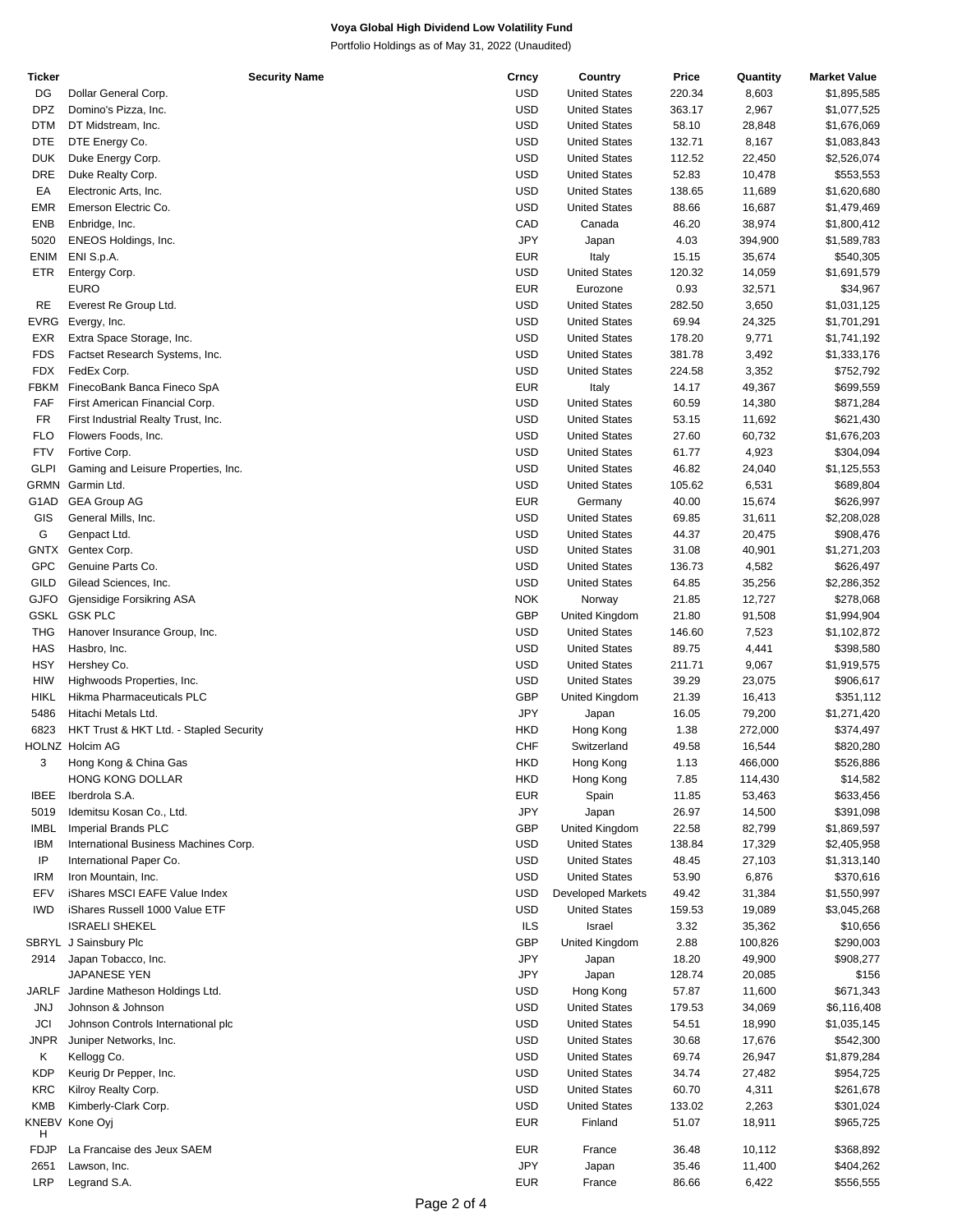Portfolio Holdings as of May 31, 2022 (Unaudited)

| Ticker      |                                       | <b>Security Name</b> | Crncy      | Country              | Price  | Quantity | <b>Market Value</b>   |
|-------------|---------------------------------------|----------------------|------------|----------------------|--------|----------|-----------------------|
| LSI         | Life Storage, Inc.                    |                      | <b>USD</b> | <b>United States</b> | 116.76 | 7,570    | \$883,873             |
| 823         | Link REIT                             |                      | <b>HKD</b> | Hong Kong            | 9.04   | 108,400  | \$980,191             |
| L           | Loews Corp.                           |                      | <b>USD</b> | <b>United States</b> | 65.49  | 16,084   | \$1,053,341           |
| MNGL        | M&G PLC                               |                      | <b>GBP</b> | United Kingdom       | 2.72   | 352,030  | \$958,569             |
| <b>MAN</b>  | Manpowergroup, Inc.                   |                      | USD        | <b>United States</b> | 89.61  | 11,473   | \$1,028,096           |
| <b>MPC</b>  | Marathon Petroleum Corp.              |                      | <b>USD</b> | <b>United States</b> | 101.79 | 12,827   | \$1,305,660           |
| <b>MMC</b>  | Marsh & McLennan Cos., Inc.           |                      | USD        | <b>United States</b> | 159.95 | 14,388   | \$2,301,361           |
| 2702        | McDonald's Holdings Co. Japan Ltd.    |                      | <b>JPY</b> | Japan                | 38.92  | 7,100    | \$276,321             |
| <b>MCK</b>  |                                       |                      | USD        | <b>United States</b> |        |          |                       |
|             | McKesson Corp.                        |                      |            |                      | 328.69 | 6,602    | \$2,170,011           |
| MDU         | MDU Resources Group, Inc.             |                      | USD        | <b>United States</b> | 27.38  | 18,113   | \$495,934             |
| <b>MPL</b>  | Medibank Pvt Ltd.                     |                      | AUD        | Australia            | 2.31   | 347,405  | \$800,923             |
| MDT         | Medtronic PLC                         |                      | <b>USD</b> | Ireland              | 100.15 | 14,308   | \$1,432,946           |
| MRK         | Merck & Co., Inc.                     |                      | USD        | <b>United States</b> | 92.03  | 42,491   | \$3,910,447           |
| <b>MSFT</b> | Microsoft Corp.                       |                      | <b>USD</b> | <b>United States</b> | 271.87 | 4,365    | \$1,186,713           |
| 8593        | Mitsubishi HC Capital, Inc.           |                      | <b>JPY</b> | Japan                | 4.77   | 68,900   | \$328,996             |
| 8411        | Mizuho Financial Group, Inc.          |                      | JPY        | Japan                | 11.89  | 91,300   | \$1,085,847           |
| MDLZ        | Mondelez International, Inc.          |                      | USD        | <b>United States</b> | 63.56  | 14,072   | \$894,416             |
| MS          | Morgan Stanley                        |                      | <b>USD</b> | <b>United States</b> | 86.14  | 10,519   | \$906,107             |
| <b>MSM</b>  | MSC Industrial Direct Co.             |                      | <b>USD</b> | <b>United States</b> | 84.93  | 4,981    | \$423,036             |
| NDAQ        | Nasdaq, Inc.                          |                      | <b>USD</b> | <b>United States</b> | 155.26 | 7,197    | \$1,117,406           |
| NA          | National Bank Of Canada               |                      | CAD        | Canada               | 76.75  | 11,474   | \$880,655             |
| <b>NFG</b>  | National Fuel Gas Co.                 |                      | USD        | <b>United States</b> | 73.53  | 18,476   | \$1,358,540           |
|             |                                       |                      |            | <b>United States</b> |        |          |                       |
| <b>NNN</b>  | National Retail Properties, Inc.      |                      | <b>USD</b> |                      | 44.30  | 31,267   | \$1,385,128           |
| <b>NSA</b>  | National Storage Affiliates Trust     |                      | USD        | <b>United States</b> | 52.45  | 12,334   | \$646,918             |
| <b>NTAP</b> | NetApp, Inc.                          |                      | USD        | <b>United States</b> | 71.95  | 15,106   | \$1,086,877           |
|             | NEW ZEALAND DOLLAR                    |                      | <b>NZD</b> | New Zealand          | 1.53   | 880      | \$574                 |
| NEU         | NewMarket Corp.                       |                      | USD        | <b>United States</b> | 329.52 | 1,565    | \$515,699             |
| 7974        | Nintendo Co., Ltd.                    |                      | <b>JPY</b> | Japan                | 446.49 | 3,200    | \$1,428,763           |
| 9432        | Nippon Telegraph & Telephone Corp.    |                      | JPY        | Japan                | 30.55  | 40,700   | \$1,243,483           |
| NI          | NiSource, Inc.                        |                      | USD        | <b>United States</b> | 31.45  | 43,865   | \$1,379,554           |
| NDAS        | Nordea Bank Abp                       |                      | <b>SEK</b> | Finland              | 10.18  | 105,648  | \$1,075,380           |
|             | NORWEGIAN KRONE                       |                      | <b>NOK</b> | Norway               | 9.37   | 9,159    | \$977                 |
|             | NZYMB Novozymes A/S                   |                      | <b>DKK</b> | Denmark              | 63.49  | 9,991    | \$634,374             |
| С           |                                       |                      |            |                      |        |          |                       |
| <b>ORI</b>  | Old Republic International Corp.      |                      | USD        | <b>United States</b> | 23.92  | 66,511   | \$1,590,943           |
| ORAP        | Orange SA                             |                      | <b>EUR</b> | France               | 12.52  | 168,216  | \$2,105,807           |
| 9532        | Osaka Gas Co., Ltd.                   |                      | JPY        | Japan                | 18.74  | 39,700   | \$744,162             |
| <b>PKG</b>  | Packaging Corp. of America            |                      | USD        | <b>United States</b> | 157.28 | 10,771   | \$1,694,063           |
| PPL         | Pembina Pipeline Corp.                |                      | CAD        | Canada               | 40.32  | 24,014   | \$968,268             |
| PEP         | PepsiCo, Inc.                         |                      | USD        | <b>United States</b> | 167.75 | 19,865   | \$3,332,354           |
| PFE         | Pfizer, Inc.                          |                      | USD        | <b>United States</b> | 53.04  | 64,126   | \$3,401,243           |
| PSTM        | Poste Italiane SpA                    |                      | <b>EUR</b> | Italy                | 10.83  | 111,268  | \$1,205,309           |
|             | POUND STERLING                        |                      |            | United Kingdom       |        |          |                       |
| 6           | Power Assets Holdings Ltd.            |                      | GBP<br>HKD |                      | 0.79   | 14,119   | \$17,792<br>\$506,013 |
|             |                                       |                      |            | Hong Kong            | 6.53   | 77,500   |                       |
| <b>PINC</b> | Premier, Inc.                         |                      | <b>USD</b> | <b>United States</b> | 37.41  | 7,674    | \$287,084             |
| PG          | Procter & Gamble Co.                  |                      | USD        | <b>United States</b> | 147.88 | 32,787   | \$4,848,542           |
| <b>PGR</b>  | Progressive Corp.                     |                      | USD        | <b>United States</b> | 119.38 | 19,471   | \$2,324,448           |
| PLD         | ProLogis, Inc.                        |                      | USD        | <b>United States</b> | 127.48 | 2,205    | \$281,093             |
| PB          | Prosperity Bancshares, Inc.           |                      | <b>USD</b> | <b>United States</b> | 72.50  | 15,467   | \$1,121,358           |
| PEG         | Public Service Enterprise Group, Inc. |                      | USD        | <b>United States</b> | 68.54  | 14,950   | \$1,024,673           |
| <b>RF</b>   | Regions Financial Corp.               |                      | USD        | <b>United States</b> | 22.09  | 13,403   | \$296,072             |
| REPE        | Repsol SA                             |                      | <b>EUR</b> | Spain                | 16.05  | 47,313   | \$759,201             |
| REYN        | Reynolds Consumer Products, Inc.      |                      | <b>USD</b> | <b>United States</b> | 27.22  | 19,406   | \$528,231             |
| <b>RIO</b>  | Rio Tinto Ltd.                        |                      | AUD        | Australia            | 81.82  | 20,603   | \$1,685,678           |
| ROGZ        | Roche Holding AG                      |                      | <b>CHF</b> | Switzerland          | 340.79 | 2,332    | \$794,725             |
| ROK         | Rockwell Automation, Inc.             |                      | USD        | <b>United States</b> | 213.20 | 3,727    | \$794,596             |
|             |                                       |                      |            |                      |        |          |                       |
| <b>ROP</b>  | Roper Technologies, Inc.              |                      | USD        | <b>United States</b> | 442.44 | 3,765    | \$1,665,787           |
| <b>RY</b>   | Royal Bank of Canada                  |                      | CAD        | Canada               | 104.49 | 13,363   | \$1,396,361           |
| R           | Ryder System, Inc.                    |                      | USD        | <b>United States</b> | 80.02  | 3,486    | \$278,950             |
| <b>SPGI</b> | S&P Global, Inc.                      |                      | USD        | <b>United States</b> | 349.48 | 3,574    | \$1,249,042           |
| SGEL        | Sage Group PLC/The                    |                      | <b>GBP</b> | United Kingdom       | 8.27   | 123,010  | \$1,017,749           |
| SBAC        | SBA Communications Corp.              |                      | USD        | <b>United States</b> | 336.61 | 2,827    | \$951,596             |
| G24D        | Scout24 SE                            |                      | <b>EUR</b> | Germany              | 62.03  | 8,024    | \$497,708             |
| <b>SKP</b>  | <b>SEB SA</b>                         |                      | <b>EUR</b> | France               | 106.70 | 2,391    | \$255,110             |
| 9735        | Secom Co., Ltd.                       |                      | JPY        | Japan                | 65.85  | 21,800   | \$1,435,611           |
| 1928        | Sekisui House Ltd.                    |                      | JPY        | Japan                | 17.77  | 53,600   | \$952,352             |
| <b>SRE</b>  | Sempra Energy                         |                      | USD        | <b>United States</b> | 163.86 | 7,032    | \$1,152,264           |
| SCI         | Service Corp. International           |                      | <b>USD</b> | <b>United States</b> | 70.03  | 26,188   | \$1,833,946           |
|             |                                       |                      |            |                      |        |          |                       |